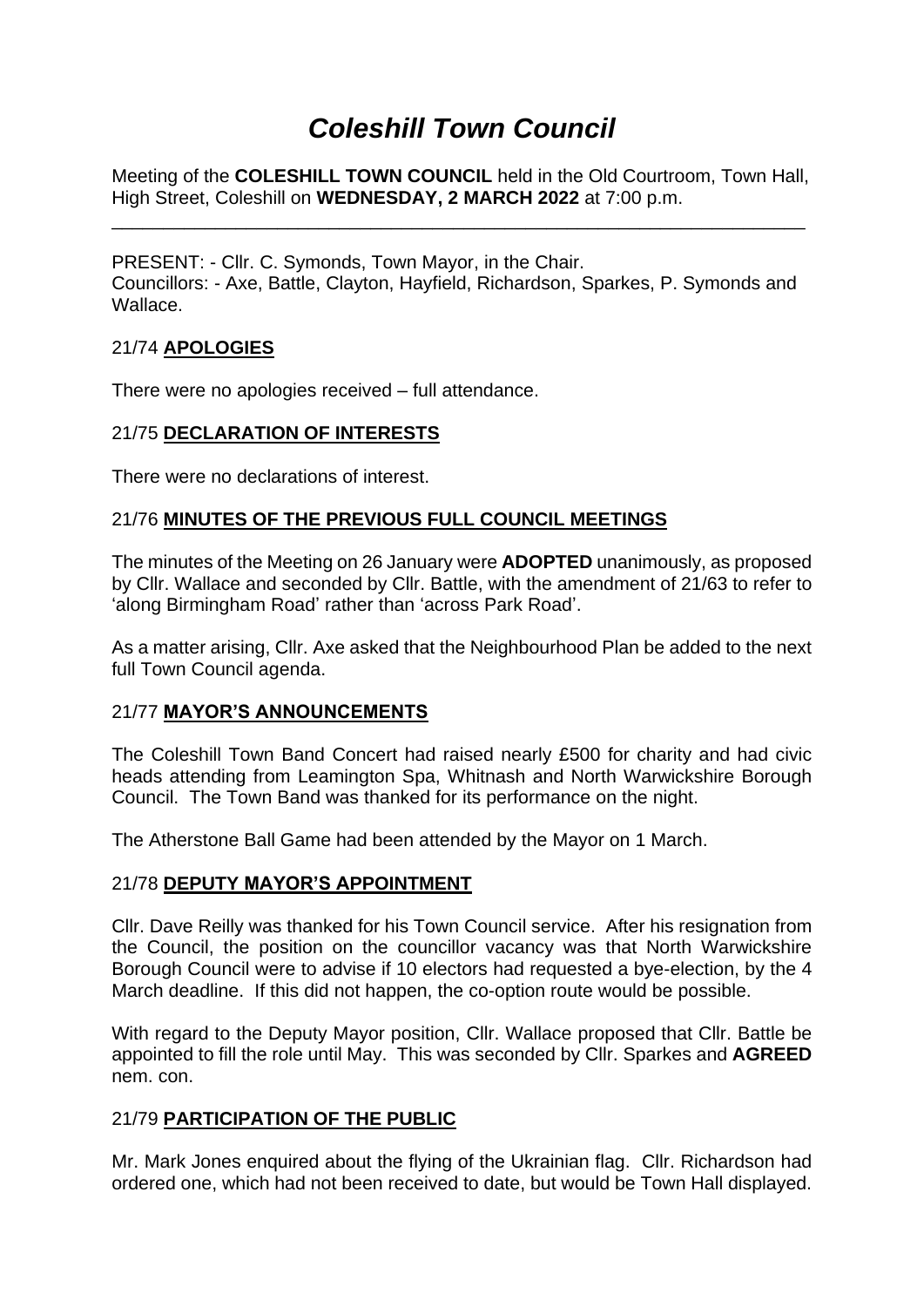Mr. Jones also asked for Town Council support in a campaign to collect diabetic medicines and sweets to be shipped to Ukraine. Members agreed to collecting boxes going into the Town Hall office and the Community Hub.

County Councillors Dave Humphries and Martin Watson updated the meeting on the Green Man crossing consultation review. It was hoped to have the original plans revised to permit left turns at the junction and for the Cole Bridge to be permanently controlled by traffic lights.

Cllr. Axe suggested that the A446 speed limit could be reduced from 70mph to 50mph. Cllr Dave Humphries suggested that he write to Highways England but that the County Councillors would support this proposal.

The Civil Parking Enforcement scheme was in place. Cllr Wallace asked that the enforcement plan and Cllr Watson's attendance be scheduled for the next Town Council meeting.

### 21/80 **COMMUNICATIONS FROM OUTSIDE BODIES**

None to report.

### 21/81 **QUEEN'S PLATINUM JUBILEE**

The Mayor had discussed ideas with residents and had a number of these to take further: Seven Decades of Music Concert (Town Hall or the Croft), beacon, piper, bugler, London Pageant outside broadcast on a screen, Jubilee lunch and display of bunting. Cllr Wallace and representatives of the Coleshill Carnival Committee were keen to have specific activities agreed and diarised so that other groups could work around the definite plans (e.g. Tennis Club, Cricket Club, Coleshill Drama Group all were keen to plan functions).

Cllr. Hayfield wanted the Town Council to be a facilitator rather than an organiser of events. Cllr. Axe suggested a display board in the Town Hall could be provided for community groups to indicate their planned activities.

The **Mayor** was to hold a meeting on 4 March and also circulate some ideas for producing some commemorative items.

### 21/82 **RECENT WATER LEAKS**

Two Section 75 letters had been received from Severn Trent Water, indicating the landowner's legal obligation to correct water leaks that had been discovered.

The Town Council had been experiencing high charges from Everflow Ltd since a meter change in spring 2021 at the Stonebridge Allotments. A leak there had been attended to by Water Plus on 1 March. A full report was due to be made available to the landowner within 24-48 hours of the visit, but it was believed it would report that the leak was on the customers' supply pipe. The Head Groundsman had seen where the leak was occurring, so it would not take a contractor long to identify and fix.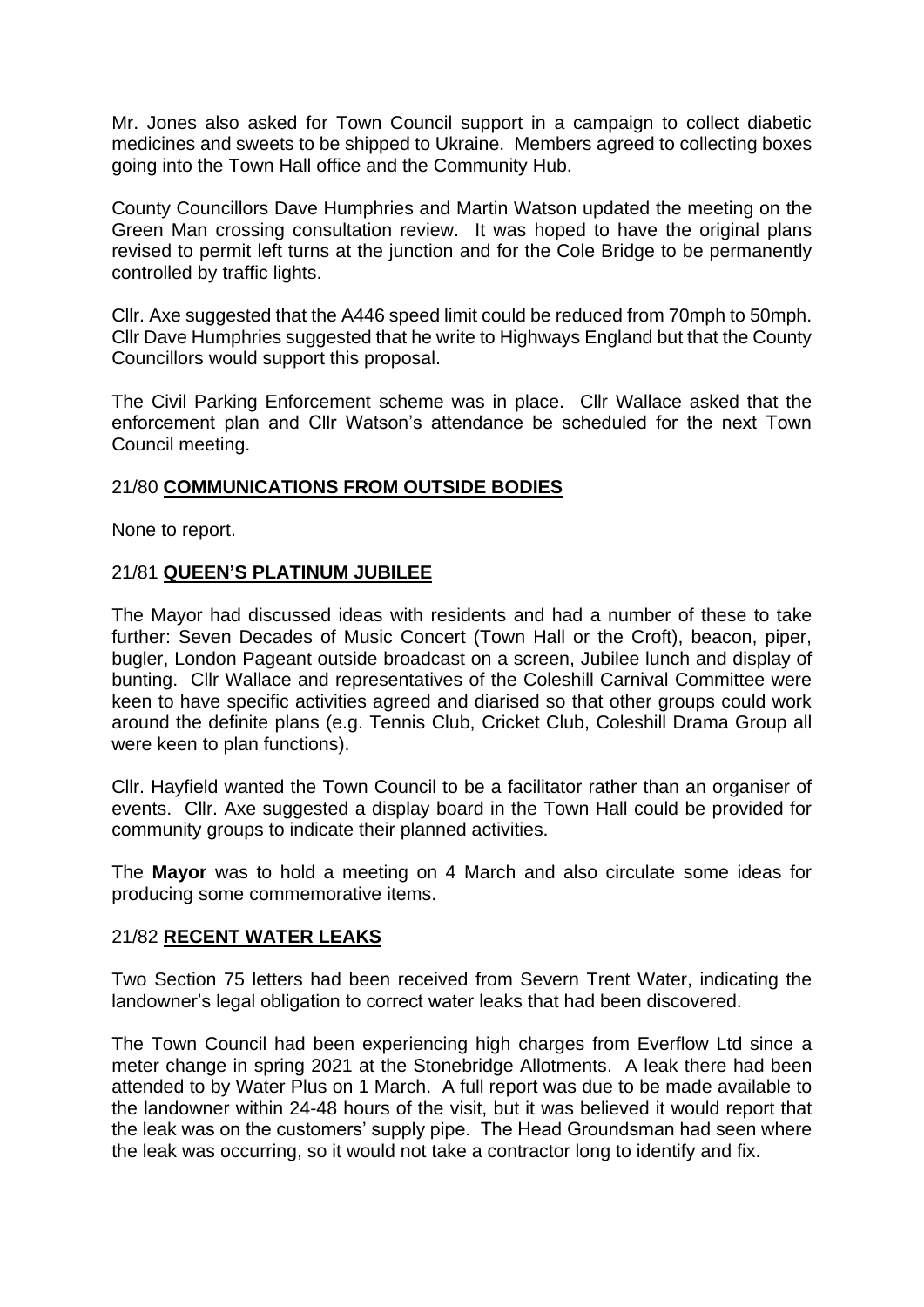Another leak has been reported by Severn Trent Water, after a complaint to Water Plus Ltd from the tenant to the pavilion, Coleshill Cricket Club. It had been deemed to be the landlord's (Town Council's) responsibility and had to be fixed by 3 March. The Mayor and Town Clerk had agreed that C&M Kiernan Pipelines should be booked to attend on 3 March. This would be at a rate of £800 per day but it was not known how many days it would take to find and fix the problem.

Members **SUPPORTED** the actions as above.

## 21/83 **CHARGING FOR CHRISTMAS FAIR STALLS**

The Christmas Fair has traditionally been organised for voluntary bodies to raise money from stalls, allocated free of charge. There were some more commercial stall holders at the 2021 Fair and members considered a charging policy.

Cllrs. Hayfield and Wallace jointly proposed that small /single stalls were charged £5, and the larger /double stalls were charged £10, which was seconded by Cllr. Battle and **RESOLVED** unanimously.

## 21/84 **WELCOME BACK FUND**

During March, due to be completed were the QR coded points (by Enlighten Ltd) at either end of the footprints trail from Morrisons to the end of Chamberlain Walk, the tunnel at Chamberlain Walk had a ceiling in poor condition that MCM would bolster and paint white, ProServe would do weeding, repainting and varnishing of some public realm items and there were to be two bus shelter repairs and jet washing of the others, by Andlin Cleaning.

It was looking hopeful for the fund to pay for one finger pointer on the new set of finger posts at the cemetery drive (Lovers Walk). **The Mayor** offered to speak the Borough Council officer about the possibility of the fund covering the cost of the Town Council to replenish the two large brick planters on Chamberlain Walk. Members noted that this would probably make the Town Council responsible for ongoing upkeep of these planters. It was also agreed that **the Mayor** would speak, within the Borough Council, about the removal of the planter alongside its car park to allow more parking spaces.

**Cllr. Axe** agreed to write an article for the Coleshill Post on the features of the Welcome Back Fund.

### 21/85 **PLANNING APPLICATIONS**

These were the agreed comments:

| Appl. No.     | Address                                         | Applicant                          | Prop.                               | Comment                                              |
|---------------|-------------------------------------------------|------------------------------------|-------------------------------------|------------------------------------------------------|
|               |                                                 |                                    | Development                         |                                                      |
| PAP/2022/0056 | Land 40m West<br>Of 20 And 21,<br>Chattle Hill, | Western<br>Power<br>Distribution - | Hedgerow<br>removal of 20<br>metres | No objections, so<br>long as the<br>reinstatement of |